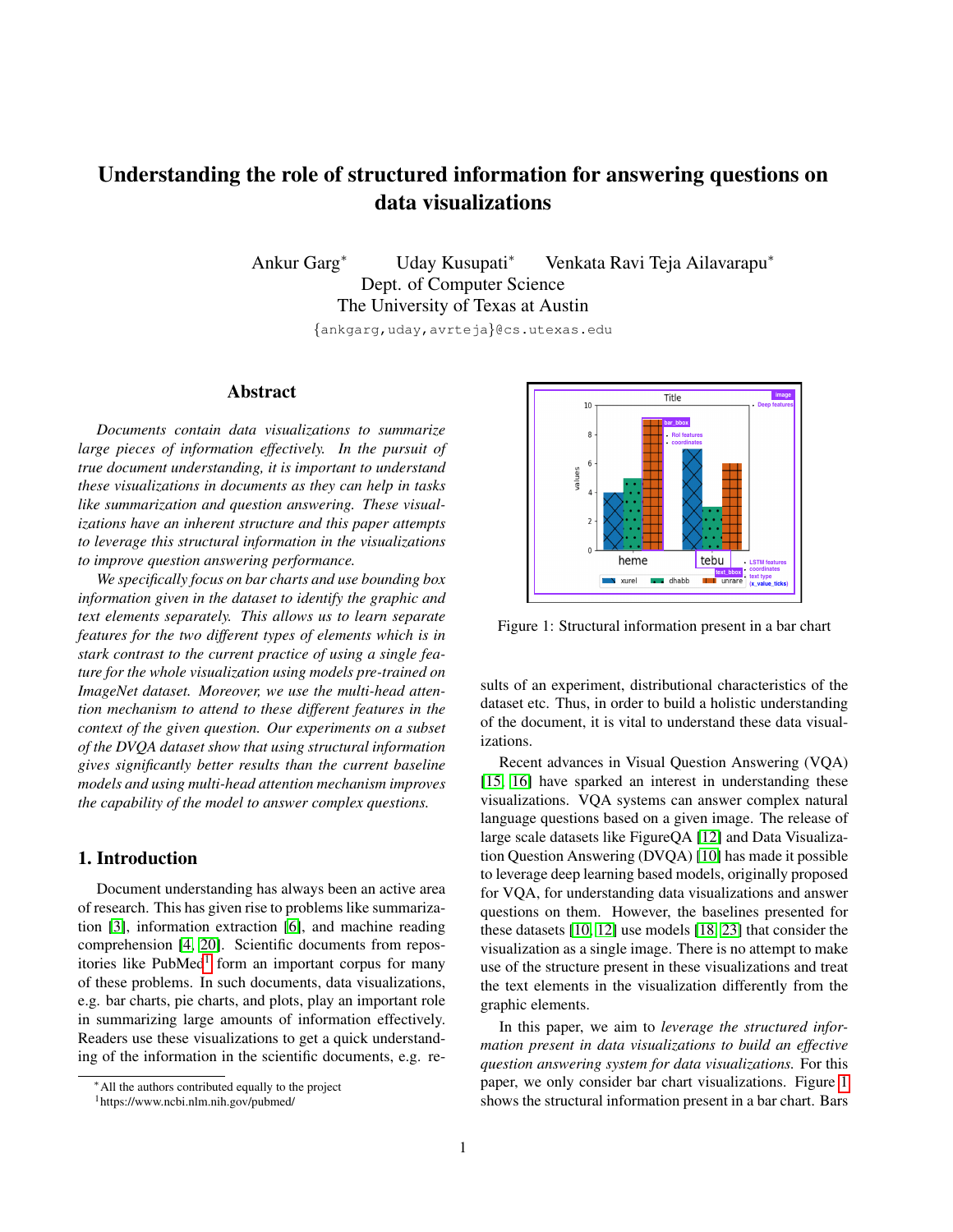are graphic elements and the bounding box information can help identify each bar individually as well as the value depicted by the bar. Similarly, the text elements in the bar chart can also be identified and the text can be extracted using standard OCR packages. In comparison, prior approaches only consider the visualization as a single image and use CNN features pre-trained on ImageNet [\[5\]](#page-5-3) dataset. However, we use individual features for all different elements in the visualization in addition to the CNN features for the whole image. We use image features for each of the graphic elements in the bar chart and similarly, use text features for the text elements. We pass all these features to a model that uses a stacked attention mechanism to attend to these features in the context of the given question to find the correct answer. We argue that using such rich structural information improves the model's ability to establish relation between different elements in the bar chart which is specifically crucial for answering complex reasoning-based questions. Moreover, we propose a multi-head attention mechanism [\[22\]](#page-6-7) to attend to these features that helps in capturing multiple aspects of the same feature and further improve the model's understanding of the visualization.

We make the following contributions in this paper:

- 1. We propose an approach that exploits information about the structure of the data visualizations. Our model treats the graphical elements in the visualization (like bars in bar charts) differently than the text elements (legend and titles). Different features are extracted for different types of elements instead of passing a single feature representation for the whole visualization.
- 2. We use the attention mechanism to attend to different features of the visualization in the context of the given question. Our approach is flexible to accommodate different attention mechanisms and we find, that a multi-head attention mechanism performs better than a single attention mechanism.
- 3. We test the efficacy of our approach on the DVQA dataset [\[10\]](#page-6-4) and our experiments show that using information about the structure of the visualizations actually helps in improving the model's understanding and ultimately its performance on the question answering task. We show that our approach outperforms the best performing baseline proposed by the DVQA dataset authors by a significant margin.

The rest of the paper is organized as follows: Section [2](#page-1-0) describes the prior art and Section [3](#page-1-1) explains the solution architecture. Section [4](#page-4-0) presents the experimental setup and the results. Section [5](#page-5-4) concludes the paper.

# <span id="page-1-0"></span>2. Related Work

In this section, we provide an overview of related work in the area of VQA and figure understanding.

### 2.1. Visual Question Answering (VQA)

There is an active interest in the community for developing VQA systems to answer natural language questions about an image. This interest has led to emergence of several datasets [\[2,](#page-5-5) [17\]](#page-6-8) and sophisticated models ranging from Bayesian approaches [\[11\]](#page-6-9) to neural attention based methods [\[23,](#page-6-6) [14\]](#page-6-10). There are certain differences between understanding images and visualizations that limit the direct application of these models in our setting. First, all these models consider the visualization image as one single entity and use CNN features pre-trained on ImageNet [\[5\]](#page-5-3) dataset. It is a potential problem since the answer to many questions on a visualization can come directly from the text in them and this information is lost when we treat it as a single image. This makes it extremely difficult for the model to recover the actual text through these pre-trained features. Second, the problem of out-of-vocabulary (OOV) words is more pronounced in case of visualizations than images in the VQA datasets [\[2,](#page-5-5) [17\]](#page-6-8). Since different visualizations capture different information, thus, the same text labels are not encountered in many visualizations in a realistic setting. Thus, effective question answering systems for visualizations need to be more robust in handling OOV words both in the question as well as the answer.

### 2.2. Figure Understanding

We are trying to address a problem that falls under the area of figure understanding. Figure understanding refers to being able to answer reasoning based questions for a given figure. The answers to these questions require more complex inference skills than simply looking at the graphic elements in the figure. The CLEVR [\[9\]](#page-6-11) dataset is one of the more popular datasets for such problems. However, the lack of multiple-choice questions in our setting makes the task harder as now the models need to come up with open ended answers. There also has been some prior work specifically for extracting information from bar charts [\[1,](#page-5-6) [19\]](#page-6-12). But these works only focus on extracting the information from the visualization and do not address the problem of answering reasoning-based questions on them.

# <span id="page-1-1"></span>3. Solution Architecture

Figure [5a](#page-7-0) shows our solution architecture. We take motivation from the stacked attention network (SAN) [\[23\]](#page-6-6) architecture for VQA. The SAN model consists of an image model, a question model, and a stacked attention network. The image and question models produce feature representations of the input image and question. The first attention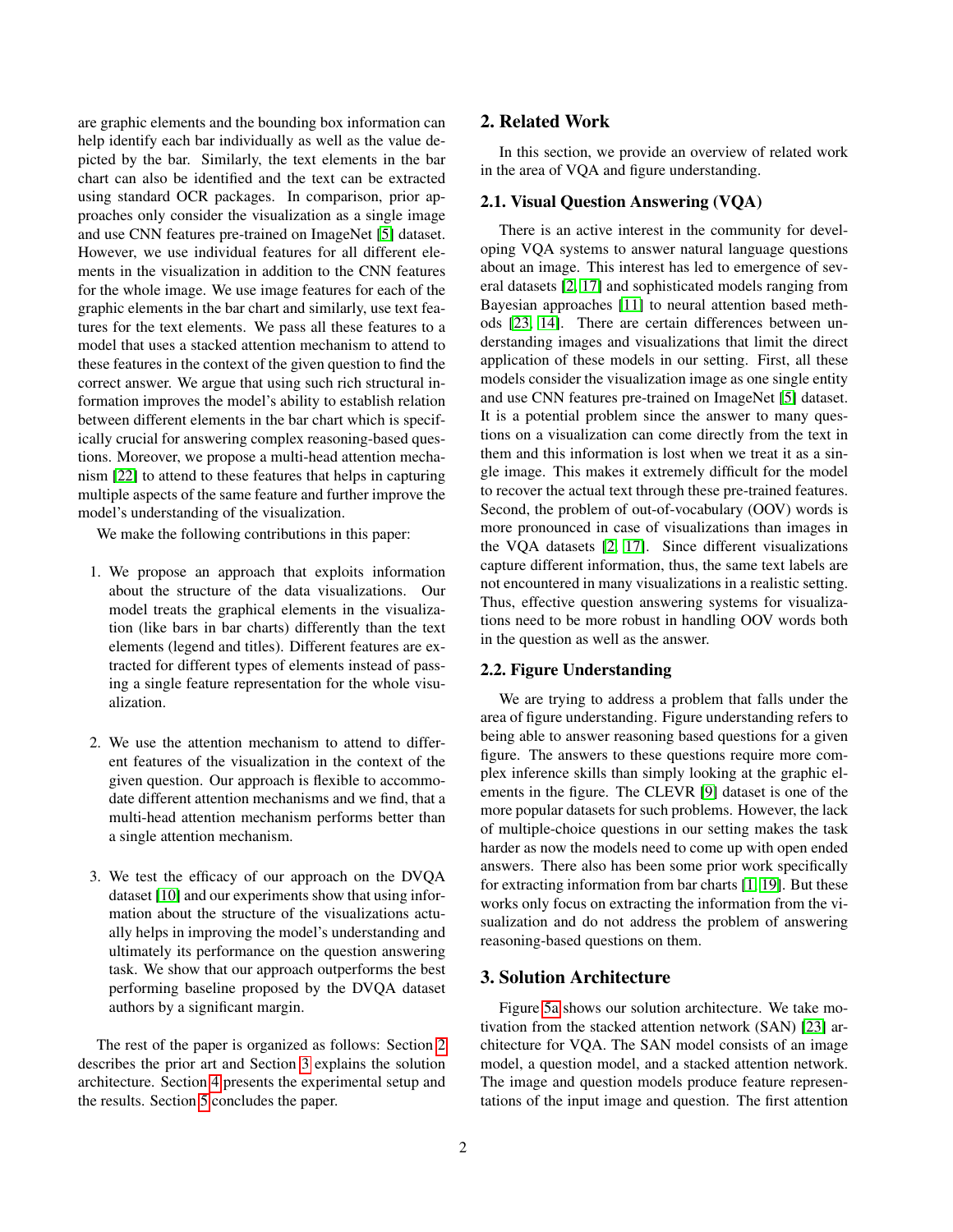

Figure 2: Solution Architecture

module attends over the different image features using the question and produces a more informative representation. The second (stacked) attention module attends over the image features using this new representation. The output of the final layer is passed through a linear softmax layer to get the final answer. In the following subsections, we explain the individual feature extraction modules and the two types of attention mechanisms.

#### <span id="page-2-2"></span>3.1. Image Model

The image model in the SAN network passes the image through a CNN (like VGG [\[21\]](#page-6-13) or ResNet [\[8\]](#page-5-7)). We pass the 448  $\times$  448  $\times$  3 image through a 16 layer VGG network pretrained on the ImageNet dataset. We use the image features  $(f_I)$  from the last pooling layer of the final convolutional block. The size of  $f_I$  will be 196  $\times$  512 which can be thought of as features in dimension  $\mathbb{R}^{512}$  for regions in a  $14 \times 14$  image.

$$
f_I = \text{VGG16}_{\text{pool5}}(I)
$$

We term these feature representations as global image features. In addition to these, we compute three other features that capture structural information in the images.

#### <span id="page-2-0"></span>3.1.1 Bounding Box RoI Features

The main structure present in the data is the bounding box information for the bars in graphs (refer Figur[e1\)](#page-0-1). We use these bounding boxes as regions of interest and perform region of interest pooling (RoI pooling) [\[7\]](#page-5-8) over the image features  $f_I$ . The maximum number of bars over all images in the dataset is 30. Therefore, the output of this layer will

be of size  $30 \times 512 \times 7 \times 7$  (masked appropriately). To reduce the dimension of the output we apply an average pooling layer on top of this to obtain a final feature vector of size  $30 \times 512$ .

$$
f_{RoI} = \text{ROI\_POOL}(f_I, \text{bboxes})
$$

#### <span id="page-2-1"></span>3.1.2 Text Features

An image consists of multiple textual annotations (elements). There are six types of text elements present in a bar chart: {*legend heading, legend, value ticks, title, x ticks, y ticks*}. We encode the texts in the image using the dynamic encoding model (DEM) [\[10\]](#page-6-4). DEM maps each text in the image to a unique numeric index. DEM computes these mappings using a deterministic algorithm over the bounding boxes of the texts. This helps in dynamically adding the words from the image by aliasing them with indices based on their position in the image instead of the actual text itself.

We represent these DEM encoded texts using indicator features  $(I_{text})$  that are passed to an embedding layer of embedding size  $t$ . Further, we also compute an indicator feature for the text type  $(I_{type})$  and concatenate it with the DEM text embedding.

The maximum number of texts in an image are 30. Therefore, the output of the embedding layer will be 30  $\times$  $t$  (masked appropriately). The final representation of the texts in the image after concatenating the type information will be of size  $30 \times (t + 6)$ .

$$
f_{text} = [W_t \cdot I_{text}; I_{type}]
$$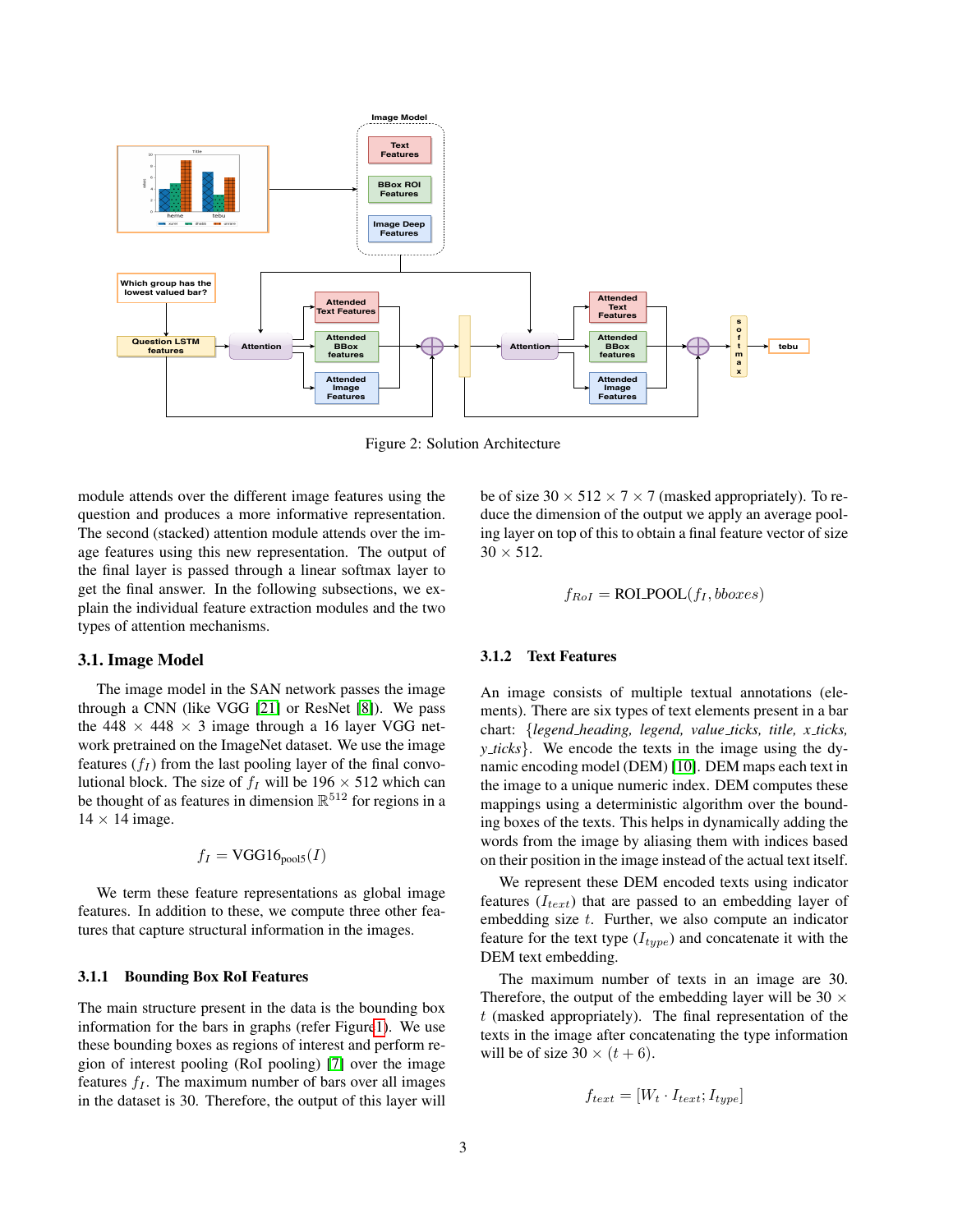#### 3.1.3 Position Features

The features discussed in sections [3.1.1](#page-2-0) and [3.1.2](#page-2-1) do not contain any information about the relative or absolute positions of the bars or texts. Therefore, we also concatenate the bounding box RoI and text representations with absolute bounding box positions. In the following equations,  $x, y$  denote the coordinates of the top-left corner while  $w, h$  denote the width and height of the bounding box.

$$
f_{text+pos} = [f_{text}; x; y; w; h]
$$

$$
f_{RoI+pos} = [f_{RoI}; x; y; w; h]
$$

#### 3.2. Question Model

Given a set of questions from the training set, we generate a vocabulary consisting of words from the question. We remove those words from the vocabulary, which are also present as text on a bar chart (chart-specific words). We represent these chart-specific words by the bounding box indices returned by DEM as explained in section [3.1.2.](#page-2-1)

Given a question  $Q = [q_1, q_2, \ldots, q_n]$  denoted by indicator features, we compute an embedding of size  $q$  using an embedding matrix  $W_q$ . We pass these embedded vectors through a LSTM and represent the question using the output of the last timestep of the final layer of the LSTM.

$$
x_i = W_q \cdot q_i \text{ for } i \in 1, 2, ..., n
$$

$$
f_Q = \text{LSTM}([x_1, x_2, ..., x_n])
$$

#### <span id="page-3-1"></span>3.3. Attention Mechanism

We describe two different attention mechanisms (modules) in the following subsections. Each attention module is used in a stacked fashion to fetch information from the feature set for a given question and image.

#### 3.3.1 Simple Attention

Given the image features, described in Section [3.1,](#page-2-2) along with the question embedding, we query the relevant features to the question by attending multiple times over the features. We project the image features  $f_I$ , RoI features  $f_{RoI}$ (or  $f_{RoI+pos}$ ), and the text features  $f_{text}$  (or  $f_{text+pre}$ ) to the space of the question embedding  $f_Q$  using a linear layer. Then, we compute attention weights for the bounding box features as follows.

$$
a_{RoI} = \tanh(W_{RoI} \cdot f_{RoI}^p + (W_Q \cdot f_Q + b))
$$
  
\n
$$
p_{RoI} = \text{softmax}(W_P \cdot a_{RoI} + b_P)
$$
  
\n
$$
\tilde{f}_{RoI} = \sum_i p_{RoI_i} \cdot f_{RoI_i}^p
$$
  
\n
$$
u = f_Q + \tilde{f}_I + \tilde{f}_{RoI} + \tilde{f}_{text}
$$

<span id="page-3-0"></span>

Figure 3: Illustration of simple attention mechanism.  $f_{RoI}$ in the image represents the projected features. The output is  $\tilde{f}_{RoI}$ .

This is illustrated in Figure [3.](#page-3-0) Here  $f_{RoI}^p$  are the projected features and  $f_{RoI_i}^p$  corresponds to the features of one bounding box. Each weight  $p_{A_i}$  corresponds to the attention weight of  $f_{RoI_i}^p$  and we add the weighted features back to the question embedding. We compute attention weights for the other features in a similar fashion and add the weighted features back to the question embedding. Given this new embedding, we iterate this process multiple times, thus stacking layers of attention on top of each other. Formally,

$$
a_{RoI}^k = \tanh(W_{RoI}^k \cdot f_{RoI}^p + (W_Q^k \cdot u^{k-1} + b^k))
$$
  
\n
$$
p_{RoI}^k = \tsoftmax(W_P^k \cdot a_{RoI}^k + b_P^k)
$$
  
\n
$$
\tilde{f}_{RoI}^k = \sum_i p_{RoI_i}^k \cdot f_{RoI_i}^p
$$
  
\n
$$
u^k = u^{k-1} + \tilde{f}_I^k + \tilde{f}_{RoI}^k + \tilde{f}_{text}^k
$$

We do this for K times ( $K = 2$  in our case) and obtain the answer from a softmax layer.

$$
p_{ans} = \text{softmax}(W_u \cdot u^K + b_u)
$$

#### 3.3.2 Multi-head Attention

We use the idea of using multiple heads from literature [\[22\]](#page-6-7) to jointly attend to different kinds of features that might be complementary and get lost when a single head is used due to averaging. We use multi-head attention over different types of features to obtain the attended features and add them back to the question representation just like before. The attention for RoI features is illustrated in Figure [4.](#page-4-1) For-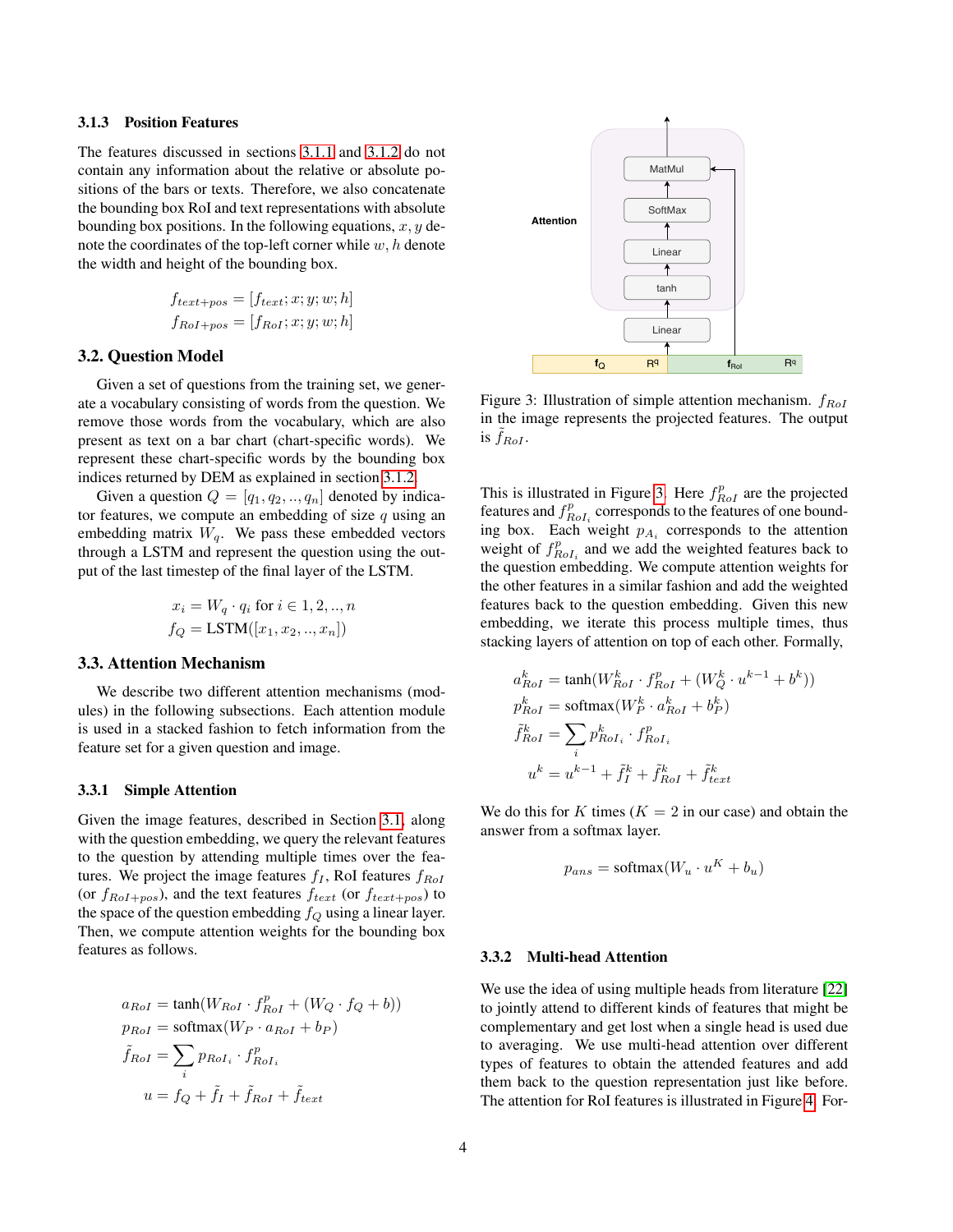<span id="page-4-1"></span>

Figure 4: Multi-head attention.  $f_{RoI}$  in the image represents the projected features. The output is  $f_{RoI}$ .

mally, at stack level  $k$  and attention head  $h$ ,

$$
{}^{h}a_{RoI}^k = \tanh({}^hW_{RoI}^k \cdot f_{RoI}^p \oplus ({}^hW_Q^k \cdot u^{k-1} + {}^h b^k))
$$
  
\n
$$
{}^{h}p_{RoI}^k = \tsoftmax({}^hW_P^k \cdot a_{RoI}^k + {}^h b_P^k)
$$
  
\n
$$
\tilde{f}_{RoI}^k = \tanh(W_{RoI}^o \cdot [{}^1p_{RoI_i}^k \cdot f_{RoI_i}^p; ...; {}^H p_{RoI_i}^k \cdot f_{RoI_i}^p])
$$
  
\n
$$
u^k = u^{k-1} + \tilde{f}_I^k + \tilde{f}_{RoI}^k + \tilde{f}_{text}^k
$$

Here  $H (= 3$  in our case) is the total number of heads. The final output  $u^K$  is passed through a linear layer with softmax activation as before to obtain the prediction.

#### <span id="page-4-0"></span>4. Experimental Evaluation

## 4.1. Dataset

We perform our experiments on the DVQA dataset [\[10\]](#page-6-4). It is a synthetically generated dataset consisting of more than 3 million question-answer pairs for 300, 000 bar chart images. The questions can belong to one of the three categories: structure understanding, data retrieval or reasoning. The structure understanding category consists of questions on the overall structure of the bar chart while the data retrieval category contains questions pertaining to fetching information from specific parts of the bar chart. Questions in the reasoning category require focusing on multiple parts of the bar chart and drawing inferences from them. Reasoning based questions are arguably the most difficult category of questions among the three categories mentioned above.

Further, three splits of the dataset are provided: *train*, *val easy* and *val hard*. The difference between the *val easy* and *val hard* set is the vocabulary that generates the text labels in the bar charts. For all the bar charts in the sets *train* and *val easy*, the DVQA [\[10\]](#page-6-4) authors use the same vocabulary to generate the text labels. However, the text labels in the *val hard* set are completely different and thus, unseen dur-

<span id="page-4-2"></span>

|              | <b>Images</b> | <b>Questions</b> |
|--------------|---------------|------------------|
| train        | 1992          | 23,253           |
| val easy     | 500           | 5.805            |
| val hard     | 497           | 5,813            |
| <b>Total</b> | 2,989         | 34,871           |

Table 1: DVQA dataset statistics for the three splits

<span id="page-4-3"></span>

|              | <b>Structure</b> | Data   | <b>Reasoning</b> |
|--------------|------------------|--------|------------------|
| train        | 3.148            | 7.519  | 12.586           |
| val easy     | 751              | 1.878  | 3,176            |
| val hard     | 805              | 1.829  | 3.179            |
| <b>Total</b> | 4,704            | 11.226 | 18,941           |

Table 2: Question Type Distribution across the three splits of the dataset

ing training. Due to the sheer size of the dataset, we use a 1% random subset of the all the three splits. All future references of the dataset in the paper refer to these subsets of dataset for the three splits. The basic distributional characteristics of the subsets of each of the splits of the datasets is given in Tables [1](#page-4-2) and [2.](#page-4-3) It is important to note that the distributional characteristics of the subset resemble closely with that of the original dataset.

#### 4.2. Experiment Details

We train all the models with the same hyper-parameters to make a fair comparison. We use the Adam [\[13\]](#page-6-14) optimizer with a learning rate of 0.001. After the first 30 epochs, we decrease the learning rate by half every 10 epochs. We use 20% of the *train* set as a holdout set for evaluating the training across different epochs. We evaluate the model based on the accuracy of the answer for a given question and bar chart image. Thus, we train all models in our experiments using the early stopping criterion by observing the accuracy on the holdout set.

We train all our models on one Nvidia® GTX 1080 GPU and the average time to complete one epoch during training is about 15 minutes. The code is available at: [https:](https://github.com/ankurgarg101/plot_qa/) [//github.com/ankurgarg101/plot\\_qa/](https://github.com/ankurgarg101/plot_qa/).

### 4.3. Baselines

Since, DVQA [\[10\]](#page-6-4) is a relatively new dataset, the best performing baseline is the Stacked Attention Network with DYnamic Encoding (SANDY) model proposed by the DVQA authors itself. This model is an adaptation of the originally proposed version of SAN [\[23\]](#page-6-6) for VQA.

#### 4.4. Results

We discuss the results of our experiments on the DVQA dataset in this section. We perform an ablation study to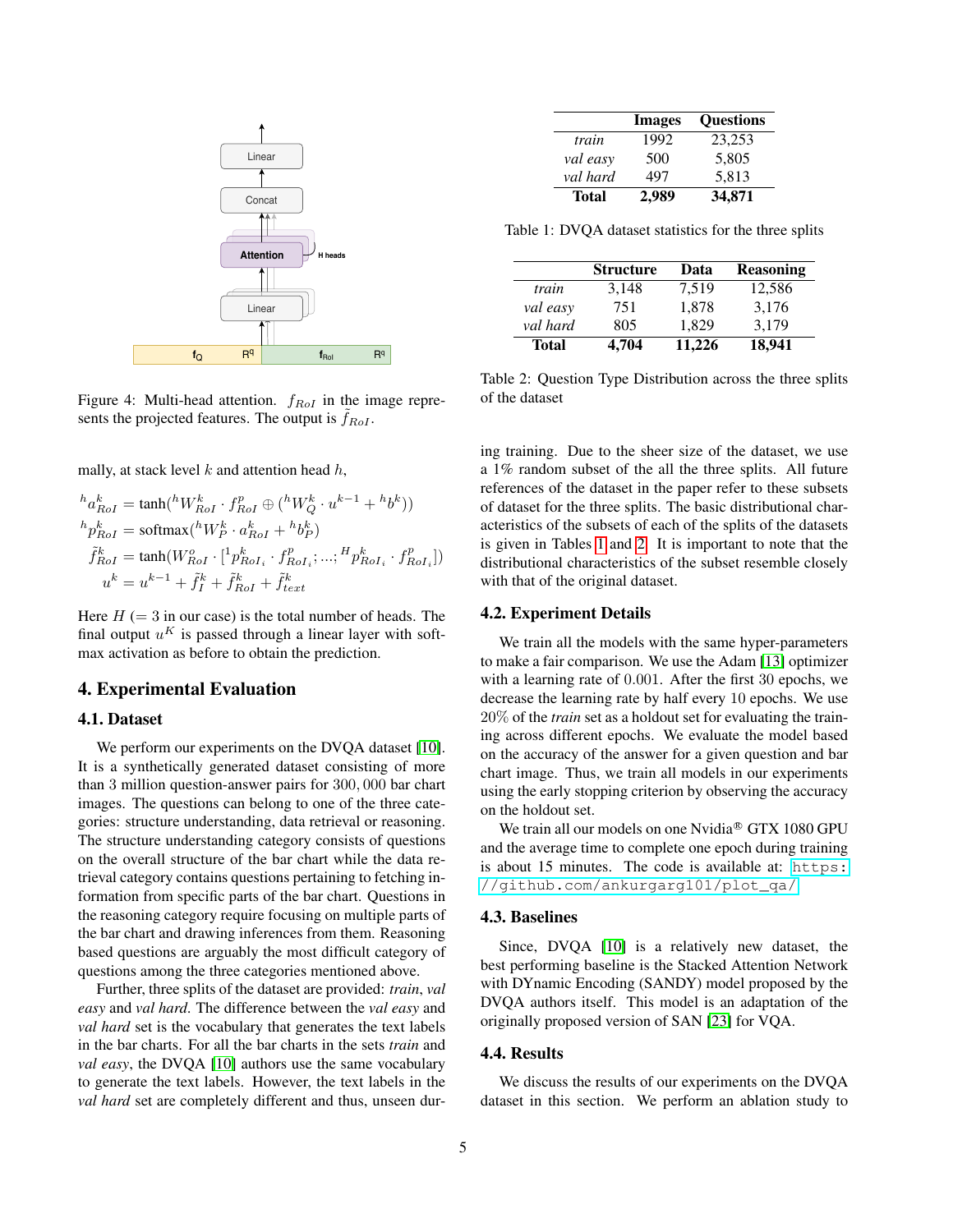understand the importance of structural features as well as compare the two attention mechanisms described in Section [3.3.](#page-3-1) The results of the experiments on the *val easy* and *val hard* sets are given by Tables [3](#page-6-15) and [4](#page-6-16) respectively.

The first takeaway from Tables [3](#page-6-15) and [4](#page-6-16) is that all variants of our proposed approach perform significantly better than the SANDY baseline. This justifies our claim in Section [1](#page-0-2) that using structural information gives a richer form of supervision to model to aid its understanding of the bar chart. If we breakdown the accuracy achieved by question type, we see that the our model architecture improves the most on data retrieval questions. This is due to the fact that the answers to many of the data retrieval questions come from the text elements in the bar charts. Obtaining text features for those elements makes it easier for the model to establish the relation between the question and text in the bar chart. Moreover, similar accuracies on *val easy* and *val hard* sets justifies that our model is quite robust to out-of-vocabulary problem.

We perform an ablation study by varying the features used to represent the bar chart image to identify the most important features. Needless to say, using the text feature alone on top of the whole image features gives the most improvement in accuracy. This is due to the same reason mentioned before that many answers directly come from the text in these bar charts. Interestingly, as we add the RoI and Positional features, the accuracy for reasoning-based questions shows a gradual improvement which is encouraging. We believe that this is due to the fact that reasoning-based questions require establishing relations between different elements in the bar chart (both graphical and text). Hence, providing separate features for all the elements helps the model as it doesn't need to recover them from the features of the whole image. Finally, we see that the best performing models use features for all different elements as well as the whole image. A possible reason behind this observation can be the fact that the features for the whole image provide a good context for all elements and aid the model in establishing relations between them.

Next, we compare the different attention mechanisms proposed in Section [3.3.](#page-3-1) We use three heads in the multihead attention mechanism for all model ablations. Observing from Tables [3](#page-6-15) and [4,](#page-6-16) we see that models using multihead attention perform better than the ones using simple attention for the same set of features. This is in line with the improvement observed in literature by using multi-head attention [\[22\]](#page-6-7). This shows that the relations between elements in bar-graph images are complex enough to require multiple heads of attention for learning them. Surprisingly, most of the improvement is a result of the improvement in answering data retrieval questions. We leave further qualitative analysis of these improvements as a future work.

# <span id="page-5-4"></span>5. Conclusion and Future Work

In this paper, we present a method to leverage structural information present in bar charts for better understanding of data visualizations. We verify our claims empirically on a subset of the DVQA dataset and show significant improvements on the question answering task. Our models are particularly better at answering data retrieval questions compared to the baseline SANDY model. We also show that multi-head attention performs better than a simple single head attention mechanism.

Currently, our proposed approach uses the ground truth labels of the bounding boxes. In a real scenario, these might not be available and region proposals will be needed in this scenario. Experimenting the proposed model architecture on the FigureQA dataset will prove its robustness and we leave this to future work.

# 6. Acknowledgements

The authors would like to thank Prof. Philipp Krähenbühl for providing constructive feedback and guidance during the course of the work.

### References

- <span id="page-5-6"></span>[1] R. A. Al-Zaidy and C. L. Giles. Automatic extraction of data from bar charts. In *Proceedings of the 8th International Conference on Knowledge Capture*, page 30. ACM, 2015.
- <span id="page-5-5"></span>[2] S. Antol, A. Agrawal, J. Lu, M. Mitchell, D. Batra, C. Lawrence Zitnick, and D. Parikh. Vqa: Visual question answering. In *Proceedings of the IEEE international conference on computer vision*, pages 2425–2433, 2015.
- <span id="page-5-0"></span>[3] J. Carbonell and J. Goldstein. The use of mmr, diversitybased reranking for reordering documents and producing summaries. In *Proceedings of the 21st annual international ACM SIGIR conference on Research and development in information retrieval*, pages 335–336. ACM, 1998.
- <span id="page-5-2"></span>[4] D. Chen, A. Fisch, J. Weston, and A. Bordes. Reading wikipedia to answer open-domain questions. *arXiv preprint arXiv:1704.00051*, 2017.
- <span id="page-5-3"></span>[5] J. Deng, W. Dong, R. Socher, L.-J. Li, K. Li, and L. Fei-Fei. Imagenet: A large-scale hierarchical image database. In *Computer Vision and Pattern Recognition, 2009. CVPR 2009. IEEE Conference on*, pages 248–255. Ieee, 2009.
- <span id="page-5-1"></span>[6] J. R. Finkel, T. Grenager, and C. Manning. Incorporating non-local information into information extraction systems by gibbs sampling. In *Proceedings of the 43rd Annual Meeting on Association for Computational Linguistics*, ACL '05, pages 363–370, Stroudsburg, PA, USA, 2005. Association for Computational Linguistics.
- <span id="page-5-8"></span>[7] R. Girshick. Fast r-cnn. In *Proceedings of the IEEE international conference on computer vision*, pages 1440–1448, 2015.
- <span id="page-5-7"></span>[8] K. He, X. Zhang, S. Ren, and J. Sun. Deep residual learning for image recognition. In *Proceedings of the IEEE con-*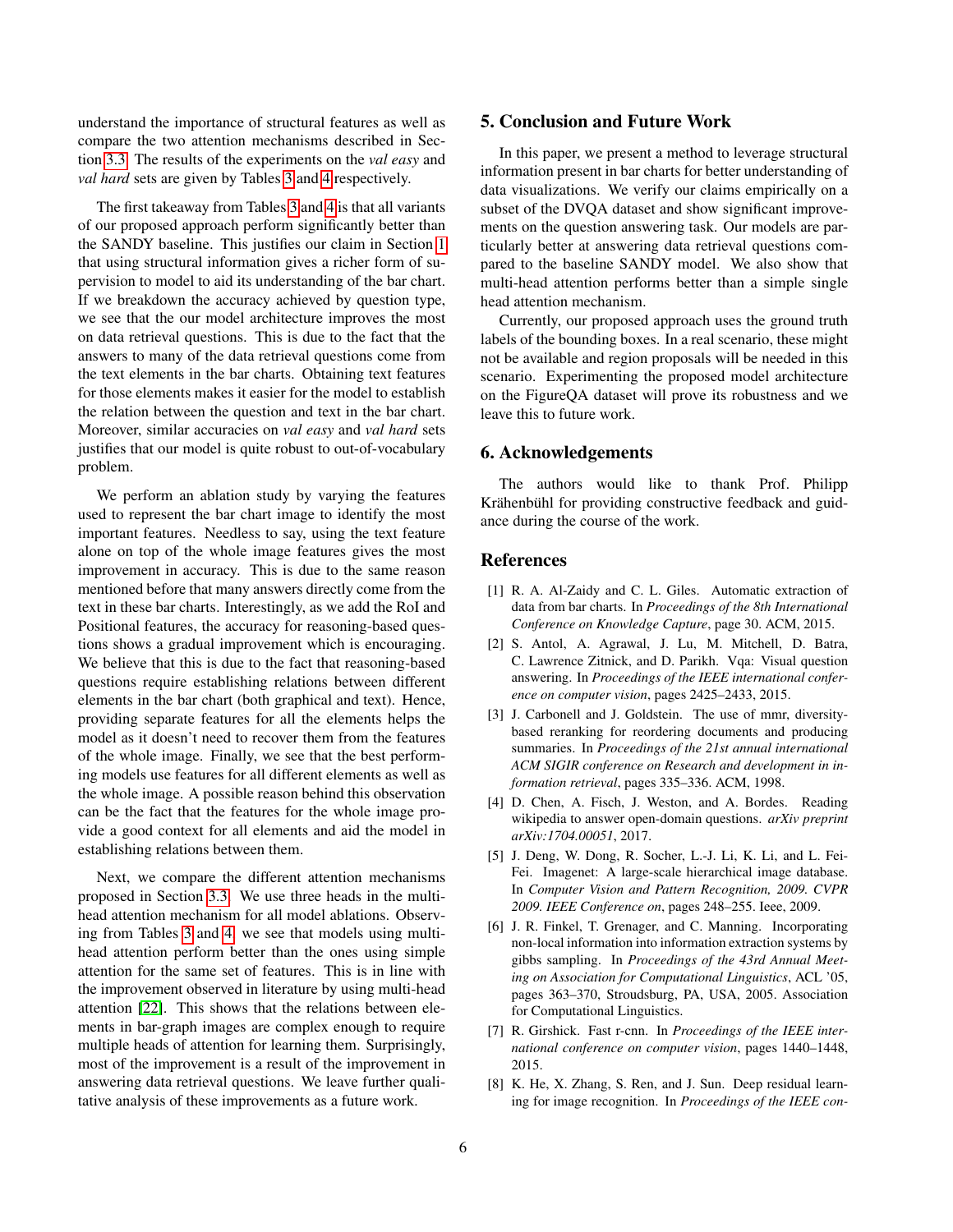<span id="page-6-15"></span>

|                      | <b>Features</b> |      |     | Accuracy $(\% )$  |                  |       |                  |                |
|----------------------|-----------------|------|-----|-------------------|------------------|-------|------------------|----------------|
|                      | Image           | Text | RoI | <b>Positional</b> | <b>Structure</b> | Data  | <b>Reasoning</b> | <b>Overall</b> |
| <b>SANDY</b>         |                 |      |     |                   | 84.42            | 31.68 | 28.74            | 36.90          |
| Simple Attention     |                 |      |     | X                 | 86.41            | 53.03 | 31.55            | 45.60          |
|                      |                 |      |     |                   | 85.49            | 47.55 | 32.75            | 44.36          |
|                      |                 |      |     |                   | 82.29            | 47.23 | 33.69            | 44.34          |
|                      |                 |      |     |                   | 86.28            | 52.44 | 34.66            | 47.10          |
| Multi-head Attention |                 |      |     |                   | 81.22            | 58.41 | 34.70            | 48.39          |
|                      |                 |      |     |                   | 81.76            | 63.47 | 35.29            | 50.42          |

<span id="page-6-16"></span>Table 3: Performance of different model ablations on the *val easy* dataset. (✓) denotes the presence of the feature in the model while  $(X)$  denotes the absence of it.

|                      | <b>Features</b> |      |     | Accuracy $(\% )$  |                  |       |                  |                |
|----------------------|-----------------|------|-----|-------------------|------------------|-------|------------------|----------------|
|                      | Image           | Text | RoI | <b>Positional</b> | <b>Structure</b> | Data  | <b>Reasoning</b> | <b>Overall</b> |
| <b>SANDY</b>         |                 |      |     | Х                 | 80.74            | 31.71 | 27.65            | 36.59          |
| Simple Attention     |                 |      |     | Х                 | 85.09            | 54.45 | 30.67            | 45.69          |
|                      |                 |      | ✔   | X                 | 84.84            | 49.59 | 32.59            | 45.17          |
|                      |                 |      |     | ✓                 | 82.98            | 47.56 | 34.51            | 45.33          |
|                      |                 |      | ✓   | $\checkmark$      | 83.33            | 50.47 | 35.26            | 46.71          |
| Multi-head Attention |                 |      |     |                   | 83.11            | 57.57 | 34.57            | 48.53          |
|                      |                 |      |     |                   | 82.98            | 61.51 | 35.80            | 50.42          |

Table 4: Performance of different model ablations on the *val hard* dataset. (✓) denotes the presence of the feature in the model while  $(X)$  denotes the absence of it.

*ference on computer vision and pattern recognition*, pages 770–778, 2016.

- <span id="page-6-11"></span>[9] J. Johnson, B. Hariharan, L. van der Maaten, L. Fei-Fei, C. L. Zitnick, and R. Girshick. Clevr: A diagnostic dataset for compositional language and elementary visual reasoning. In *Computer Vision and Pattern Recognition (CVPR), 2017 IEEE Conference on*, pages 1988–1997. IEEE, 2017.
- <span id="page-6-4"></span>[10] K. Kafle, S. Cohen, B. Price, and C. Kanan. Dvqa: Understanding data visualizations via question answering. In *Proceedings of the IEEE Conference on Computer Vision and Pattern Recognition*, pages 5648–5656, 2018.
- <span id="page-6-9"></span>[11] K. Kafle and C. Kanan. Answer-type prediction for visual question answering. In *Proceedings of the IEEE Conference on Computer Vision and Pattern Recognition*, pages 4976– 4984, 2016.
- <span id="page-6-3"></span>[12] S. E. Kahou, V. Michalski, A. Atkinson, A. Kadar, A. Trischler, and Y. Bengio. Figureqa: An annotated figure dataset for visual reasoning. *arXiv preprint arXiv:1710.07300*, 2017.
- <span id="page-6-14"></span>[13] D. P. Kingma and J. Ba. Adam: A method for stochastic optimization. *arXiv preprint arXiv:1412.6980*, 2014.
- <span id="page-6-10"></span>[14] J. Lu, J. Yang, D. Batra, and D. Parikh. Hierarchical question-image co-attention for visual question answering. In *Advances In Neural Information Processing Systems*, pages 289–297, 2016.
- <span id="page-6-1"></span>[15] M. Ren, R. Kiros, and R. Zemel. Exploring models and data for image question answering. In *Advances in neural information processing systems*, pages 2953–2961, 2015.
- <span id="page-6-2"></span>[16] M. Ren, R. Kiros, and R. Zemel. Exploring models and data for image question answering. In *Advances in neural information processing systems*, pages 2953–2961, 2015.
- <span id="page-6-8"></span>[17] M. Ren, R. Kiros, and R. Zemel. Exploring models and data for image question answering. In *Advances in neural information processing systems*, pages 2953–2961, 2015.
- <span id="page-6-5"></span>[18] A. Santoro, D. Raposo, D. G. Barrett, M. Malinowski, R. Pascanu, P. Battaglia, and T. Lillicrap. A simple neural network module for relational reasoning. In *Advances in neural information processing systems*, pages 4967–4976, 2017.
- <span id="page-6-12"></span>[19] M. Savva, N. Kong, A. Chhajta, L. Fei-Fei, M. Agrawala, and J. Heer. Revision: Automated classification, analysis and redesign of chart images. In *Proceedings of the 24th annual ACM symposium on User interface software and technology*, pages 393–402. ACM, 2011.
- <span id="page-6-0"></span>[20] M. Seo, A. Kembhavi, A. Farhadi, and H. Hajishirzi. Bidirectional attention flow for machine comprehension. *arXiv preprint arXiv:1611.01603*, 2016.
- <span id="page-6-13"></span>[21] K. Simonyan and A. Zisserman. Very deep convolutional networks for large-scale image recognition. *arXiv preprint arXiv:1409.1556*, 2014.
- <span id="page-6-7"></span>[22] A. Vaswani, N. Shazeer, N. Parmar, J. Uszkoreit, L. Jones, A. N. Gomez, L. Kaiser, and I. Polosukhin. Attention is all you need. *CoRR*, abs/1706.03762, 2017.
- <span id="page-6-6"></span>[23] Z. Yang, X. He, J. Gao, L. Deng, and A. Smola. Stacked attention networks for image question answering. In *Proceedings of the IEEE Conference on Computer Vision and Pattern Recognition*, pages 21–29, 2016.